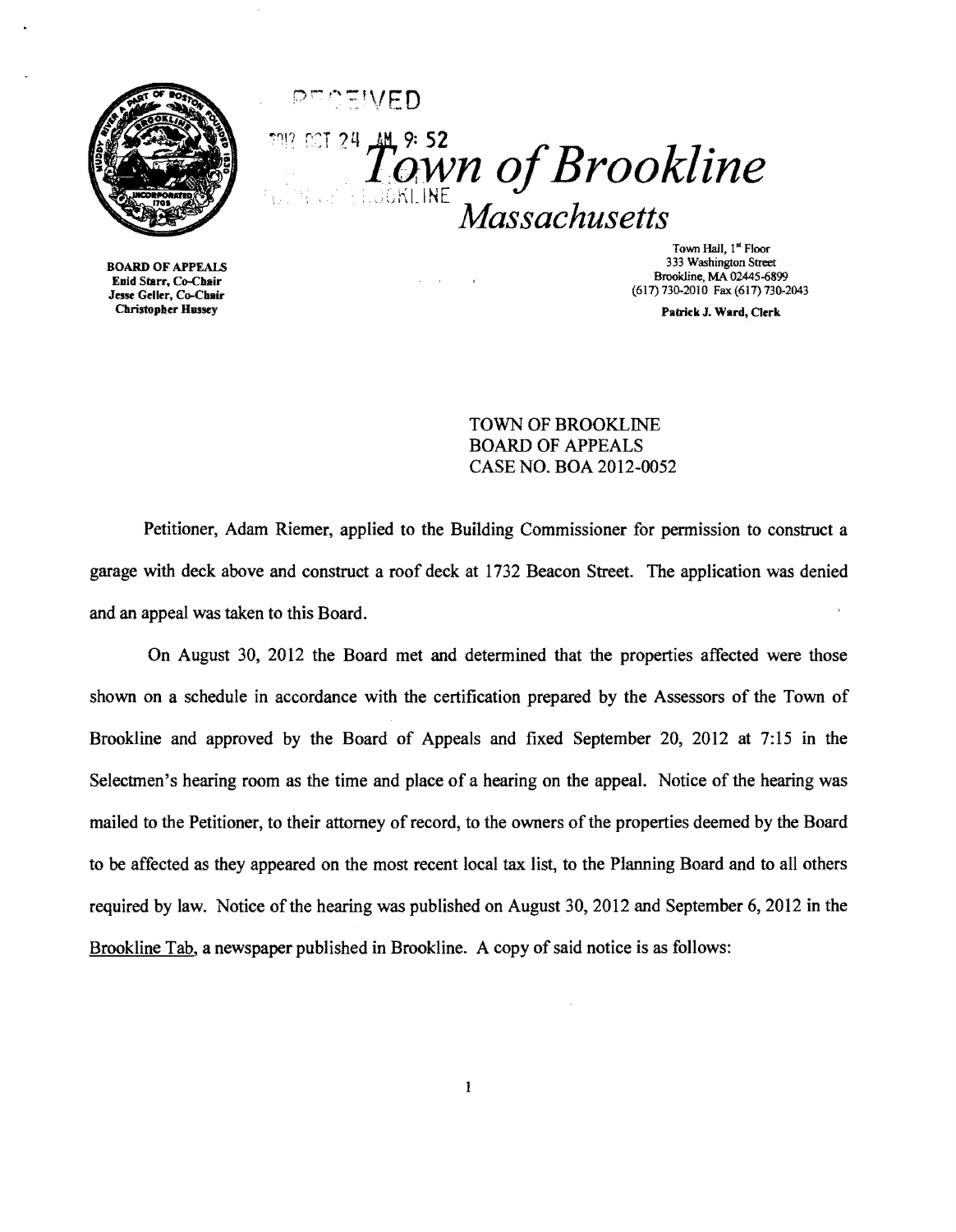## NOTICE OF HEARING

Pursuant to M.G.L. C. 39, sections 23A & 23B, tbe Board of Appeals will conduct a public bearing to discuss tbe following case:

Petitioner: Adam Riemer

Owner: Adam Riemer Location of Premises: 1732 Beacon Street Date of Hearing: September 20, 2012 Time of Hearing: 7:15 p.m. Place of Hearing: Selectmen's Hearing Room, 6<sup>th</sup> Floor

A public hearing will be held for a variance and/or special permit from:

- 1. 5.09; Design Review; special permit required.
- 2. 5.43; Exceptions to Yard and Setback Regulations, special permit required.
- 3. 5.60; Side Yard Requirements, variance required.
- 4. 5.63; Accessory Buildings or Structures in Side Yards, variance require.
- 5. 8.02.2; Alteration or Extension (Structure), special permit required.

of the Zoning By-Law to construct a garage witb a deck above and construct a roof deck at 1732 Beacon Street.

Said premise located in a M-2.5 (apartment bouse) residence district.

*Hearings, once opened, may be continued by the Chair to a date and time certain. No further notice will be mailed to abutters or advertised in the TAB. Questions regarding whether a hearing has been continued, or the date and time ofany hearing may be directed to the Zoning Administrator at 617-734 2134 or check meeting calendar* 

*at: http://calendars.town.brookline.ma.usIMasterTownCalandarl? FormID= 158.* 

The Town of Brookline does not discriminate on the basis of disability in admission to, access to, or *operations ofits programs, services or activities. Individuals who need auxiliary aids for effective communication in programs and services ofthe Town ofBrookline are invited to make their needs known to the ADA Coordinator, Stephen Bressler, Town ofBrookline,* 11 *Pierce Street, Brookline, MA 02445. Telephone:* (617) *730-2330; TDD* (617) *730-2327.* 

## Enid Starr Jesse Geller Cbristopber Hussey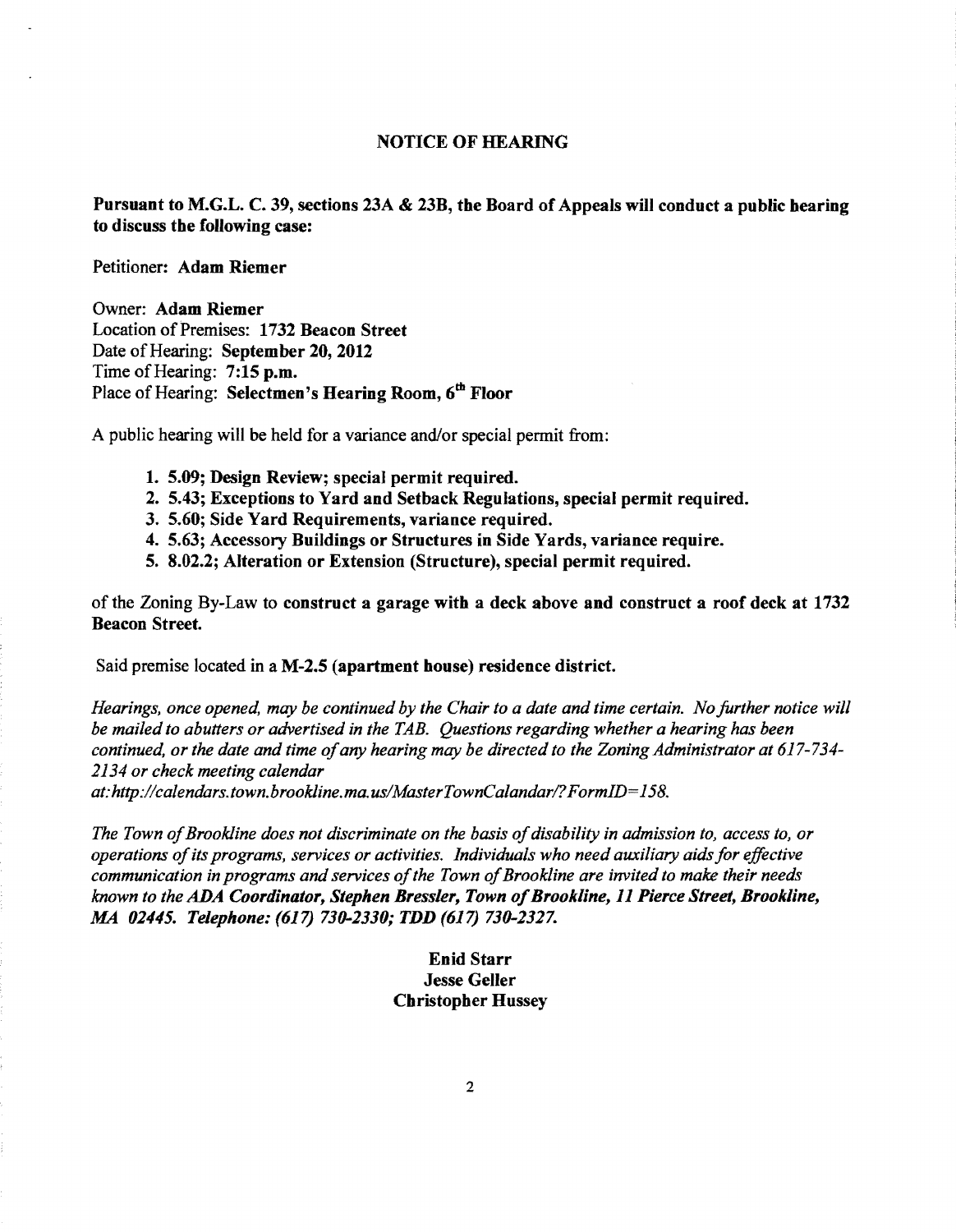At the time and place specified in the notice, this Board held a public hearing. Present at the hearing was Board Members, Enid Starr, Jonathan Book and Christopher Hussey. The case was presented by the attorney for the petitioner, Robert L. Allen Jr., 300 Washington Street, Brookline MA 02445. Also in attendance were the petitioner Adam Riemer and his architect John Wilde of Lafreniere Architects.

Mr. Allen described the property located at 1732 Beacon Street, Brookline, Massachusetts as a middle row house that was built in 1900. It is located in the block between Corey and Williston roads and Salisbury Road is located to the rear of the property separated by an alley. There are approximately 26 lots in this block and 1732 is one of only three remaining single family dwellings, surrounded by mainly multifamily dwellings. Mr. Allen explained that about two-thirds of the dwellings on the Salisbury road side have garages directly facing the alley, and about one half of the homes on the Beacon Street side have garages facing the alley. Mr. Allen commented that the other multifamily homes that do not have garages, have significant amount of cars parked in the rear yard. Nearly all of the properties on Beacon Street, including the subject property are zoned M-2.5, and the Salisbury Road properties across the alley to the rear of the subject property are zoned S-7.

Mr. Allen informed the Board that the Applicant purchased this single family home and has been living there for about a year and has already made significant improvements to the interior, and was now focusing on exterior renovations. Mr. Allen then called upon the architect to review the proposal.

Mr. Wilde outlined the Applicant's proposal to construct a two car garage in the rear of the property with a deck on top and a narrow connector from the building. A roof deck is also proposed. The rear garage was originally 19' from the rear property line but after a neighborhood meeting the proposal is to set it back 16 feet from the property line The required set back (front yard) is 15 feet. The garage will have a 0' side yard setback on both sides, and will not have windows on the sides, per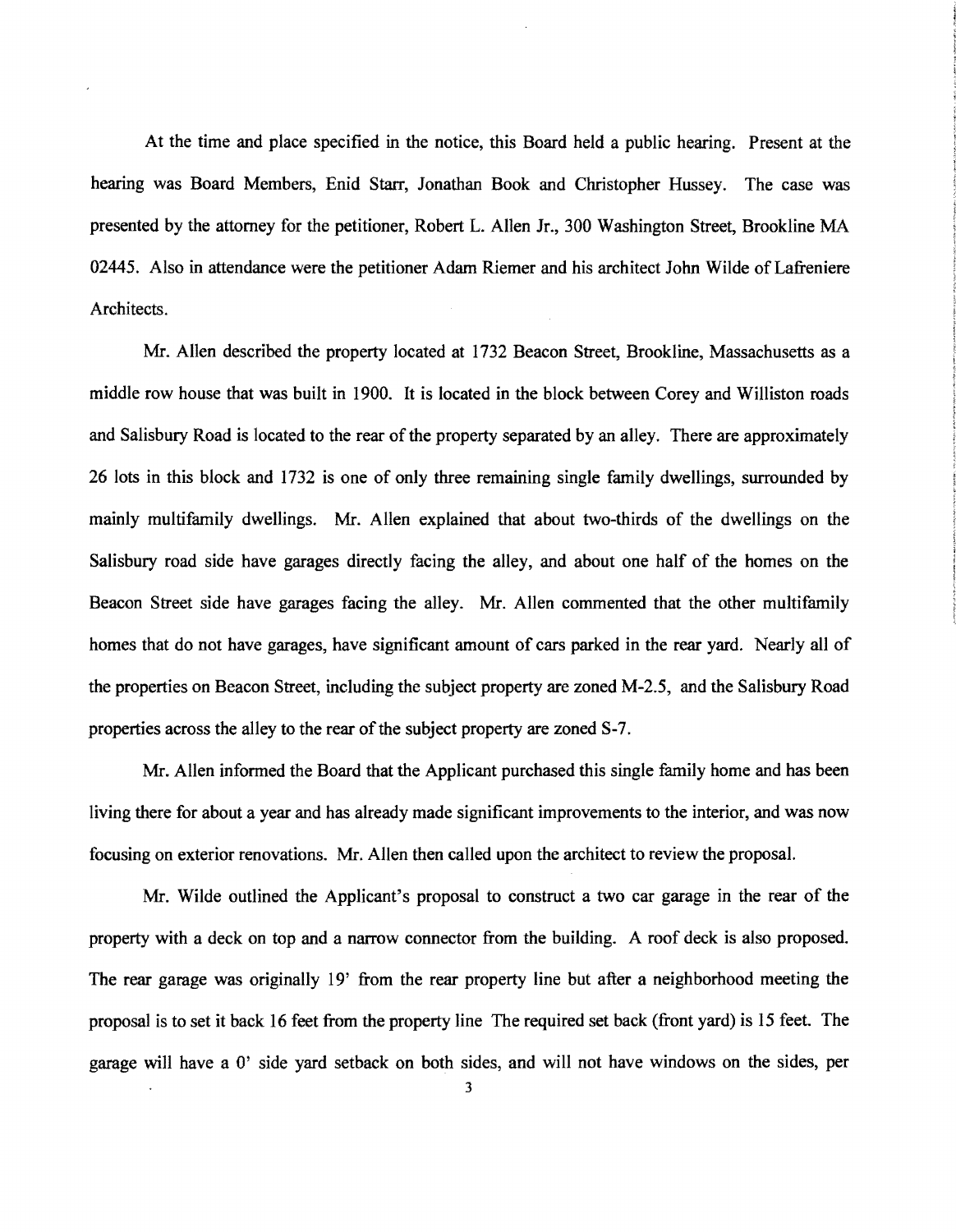Building Code. There will be a deck above the garage that will extend to· connect the garage to an existing deck at the dwelling, making the roof deck over the garage accessible from the first level of the dwelling while providing protection from the elements when walking at grade from the garage. There will be a door installed on the rear of the garage that faces the dwelling, and it will open to a ground level courtyard and lead to the rear yard dwelling entrance. The original overhang for the walkway was six feet wide but after talking to neighbors it was reduced to 4'8" and the distance between the railings reduced to 4 feet. This walkway will connect the garage deck to an existing deck that will be rehabbed and extended only slightly. The original proposal was to have a larger deck against the dwelling immediately outside the doorway, but after hearing from neighbors, it was decided to rehab the existing deck. Mr. Wilde continued that the Applicant is also proposing to construct a roof deck on the dwelling that will be accessed by stairs from third floor, through a new skylight hatch. The roof deck will be set back from the front of the dwelling by 10 feet, and will not be visible from Beacon Street. The roof deck area will be surrounded by a 3.5' high fence.

Mr. Allen then described the zoning relief requested, stating that the applicant is seeking fairly minimal relief under 5.09 design review, 5.60 and 5.63 dimensional relief and 8.02.2 alterations to an existing building. As to design review, Mr. Allen stated that all the conditions have been met, and read from the Planning Board Report, infra, which spelled out the most relevant sections of the design review standards. As for dimensional relief, Mr. Allen suggested that pursuant to 5.43 the Board may waive yard and setback requirements if a counterbalancing amenity is provided. Here the applicant is proposing numerous landscaping elements that were supported by the Planning Board as well as the replacement of chain-link fence with an appropriate wood fence. There will be numerous planters on the decks, and the now bricked backyard will become open green space. As to Section 8.02.2, Mr. Allen proposed that: 1) The proposed site is an appropriate location for use. It is on an alleyway not visible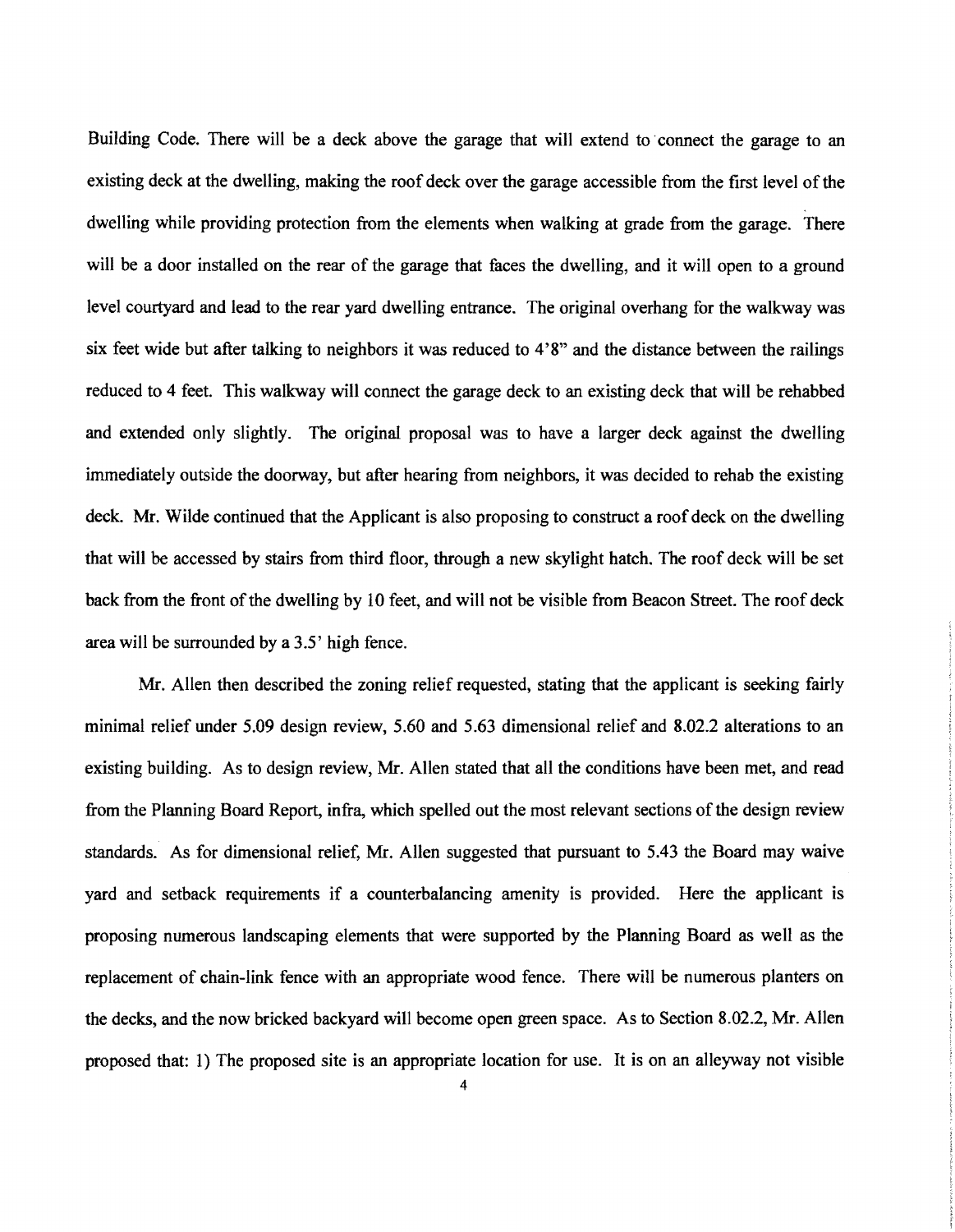from Beacon Street, there are numerous other garages on the alley and this garage is set back to conform with the setback requirements; (2) The use will not adversely affect the neighborhood. The garage will allow vehicles to be hidden from view of neighbors, further, in many of the backyards where there are no garages, there are numerous cars parked in every direction, and this plan ensures to minimize cars parked in the rear of the premises; (3) there is no nuisance or serious hazard to vehicles or pedestrians; (4) Adequate and appropriate facilities will be provided for the proper operation and proposed use, and; (5) the proposal will not have a significant adverse effect on the supply on housing available for low and moderate income people. Attorney Allen concluded that there were six (6) letters of support submitted.

Chairman Starr asked whether anyone in attendance wished to speak in favor of or against the proposal. Two condominium owners, Steven Goldman, Esq., and Way Weiwen, who are immediate abutters at 1734 Beacon Street rose to speak of the concerns they had with the connection from the house to the garage deck stating that it would cause unnecessary noise outside their respective windows, and that they were not opposed to a deck above the garage if it was accessed by a stairway from grade level. Mr. Allen reiterated that the larger deck, originally proposed, was removed and the existing deck would be rehabbed, further the connection was not wide enough to become a "hanging out" spot, but would only serve to make the connection from garage to house and thus make the deck more desirable. Rabbi Naftali Horowitz, representing Rofeh Inc as owners of 1730 Beacon Street, rose to comment on the distance between the window of one of his units and the rear portion of the garage. The Rabbi expressed appreciation to the applicant for moving the garage forward three feet from the original proposal, however he still felt that the location of the garage would affect the air and light to that bedroom. Prior to receiving comment from the Board the Chair asked to hear from the Planning Staff.

Polly Selkoe, Planner, delivered the findings of the Planning Board.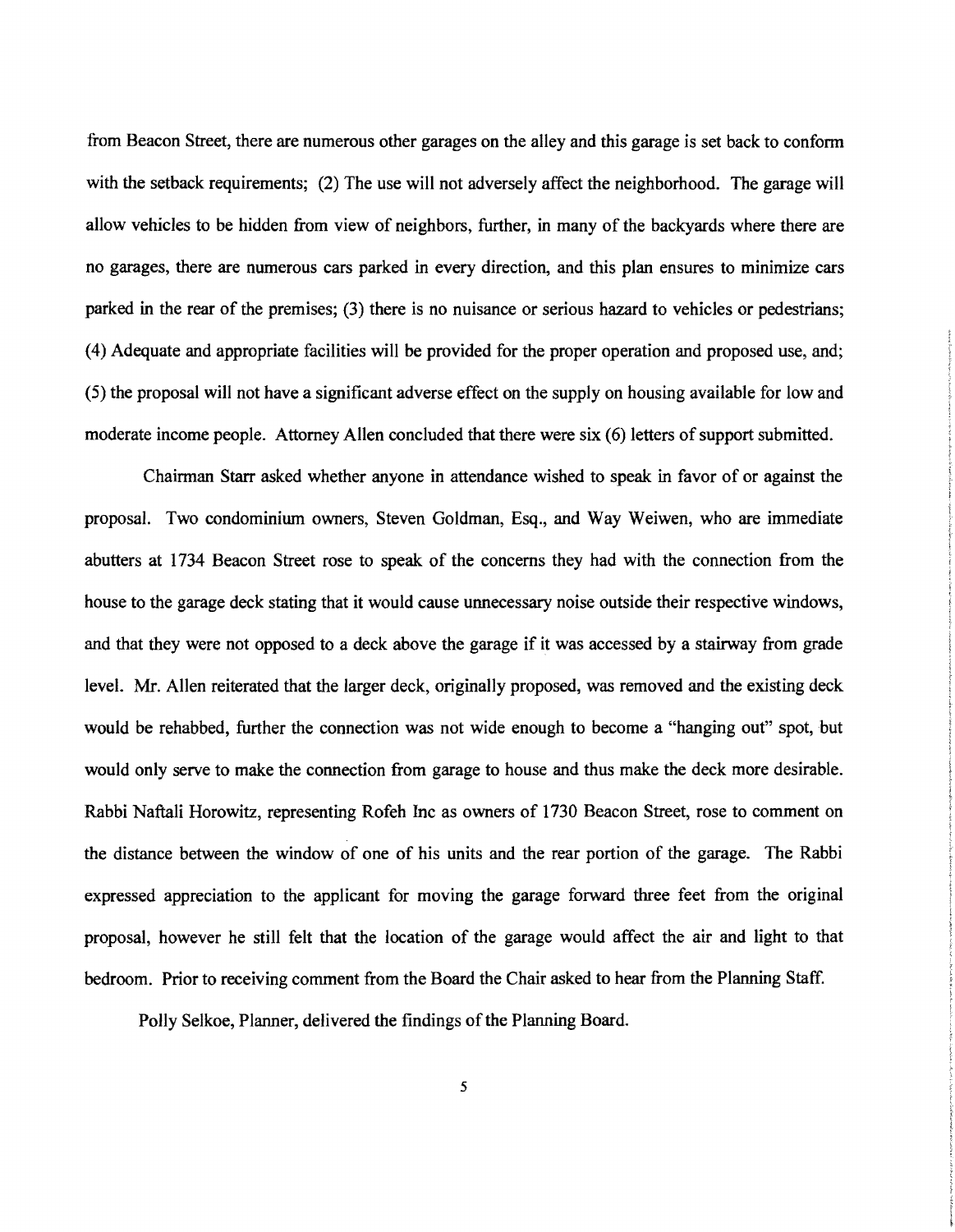## FINDINGS

*Section* 5. *09.2. a* - *Design Review: Any exterior addition on Beacon Street for which a special permit is requested requires a special permit subject to the design review standards listed under* Section 5.09.4(a-l). *All the conditions have been met, and the most relevant sections of the design review standards are described below:* 

a. Preservation of Trees and Landscape - The proposal will not result in the loss of any trees on the property because the site for the development is paved. The roof decks will result in the creation of additional landscaped area on the subject property.

b. Relation of Buildings to Environment - The new garage structure will be visually similar to the primary structure in the materials used. The applicant has proposed a single door on the garage, which is similar to garages in the vicinity. In the past the Board has preferred two door garages to preserve the historic and small town aspect of Brookline. The applicant has indicated a willingness to install a single garage door that has the appearance of a two door garage.

c. Relation of Buildings to the Form of the Streetscape and Neighborhood - The proposed garage will not be visible from Beacon Street and will only affect the alley along the rear property line. There are multiple properties in the vicinity that have constructed garages along the rear property line. In some instances, the structures have been constructed directly on the rear yard property lines. The current proposal will be setback 19'.

d. Open Space - The total open space is expected to increase with the construction of a roof deck on the principal structure, and a roof deck on the proposed garage. There is an additional courtyard area that will count towards open space.

|  |  | <b>Section 5.60 – Side Yard Setback</b> |
|--|--|-----------------------------------------|
|  |  |                                         |

Section 5.63 - Accessory Buildings or Structures in Side Yards

| Dimensional Requirements | Required | <b>Existing</b> Proposed | <b>Relief</b> |
|--------------------------|----------|--------------------------|---------------|
| Side Yard (East/West)    |          |                          | Special       |

\* Under *Section 5.43*, the Board of Appeals may waive yard and setback requirements if a counterbalancing amenity is provided.

\*\* Under Section 5.63, an accessory structure cannot be located closer than 6' from the side property line.

## Section 8.02.2 – Alteration or Extension

A special permit is required to alter a pre-existing non-conforming structure or use.

Ms. Selkoe stated that the Planning Board was split on its support of the applicant's proposal to

construct a garage with a roof deck, a deck connecting the garage deck to the main building, and a roof

deck on the main dwelling. One Board member was not supportive because the abutter to either side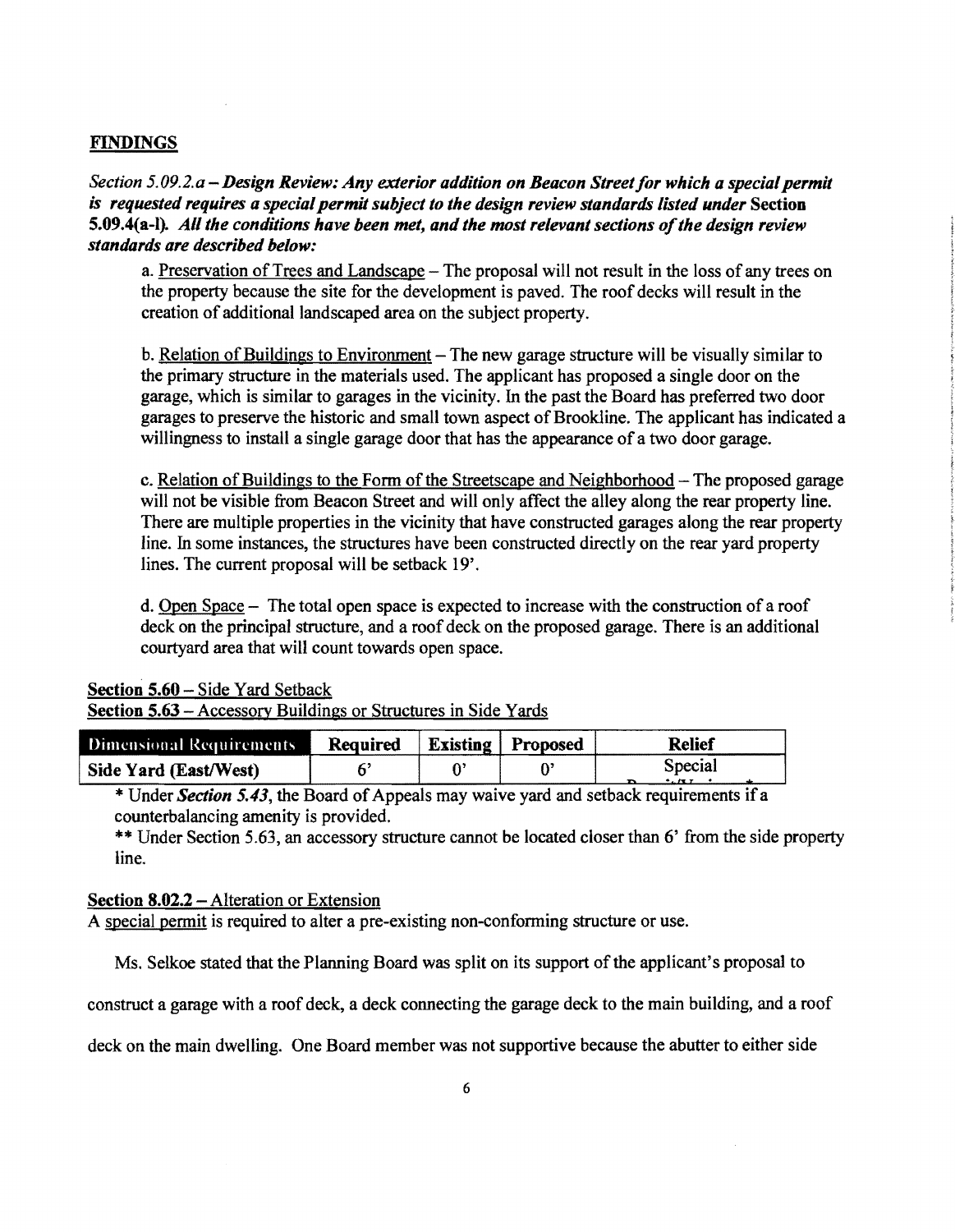were opposed to the plan unless it was modified: the abutter to the east objected to the garage roof deck because of noise impacts; the abutter to the west, objected to the location of the garage, which would block a first floor window of a dwelling in his building. Another Board member, felt that too much decking was being proposed and that the connector deck should be eliminated. The two Board members in support of the garage and decks, as proposed, believed that the appearance of the rear of the property would be improved, especially by the greenery proposed for the garage roof and by enclosing the parked cars and felt that noise from the garage roofwould not be an issue. Also, they felt that additional landscaping in the at-grade courtyard and new fencing meet the requirements for providing a counterbalancing amenity. No Board member was opposed to the deck on the roof of the main building. Therefore, the Planning Board was split 2-2 on the vote. However, if the Board of Appeals approves the plans by Lafreniere Architects, dated 8124/2012, or modifications thereof, the following conditions are recommended:

- 1. Prior to the issuance of a building permit, the applicant shall submit final plans and elevations subject to the review and approval of the Assistant Director of Regulatory Planning.
- 2. Prior to the issuance of a building permit, the applicant shall submit a final landscape plan indicating all counterbalancing amenities subject to the review and approval of the Assistant Director of Regulatory Planning.
- 3. Prior to the issuance of a building permit, the applicant shall submit to the Building Commissioner for review and approval for conformance to the Board of Appeals decision: 1) a final site plan stamped and signed by a registered engineer or land surveyor; 2) final building elevations stamped and signed by a registered architect; and 3) evidence that the Board of Appeals decision has been recorded at the Registry of Deeds.

Chairman Starr then called upon Michael Yanovitch, Assistant Building Commissioner, to deliver the comments of the Building Department. Mr. Yanovitch reported that the Building Department did not have any problem with the proposal and if the Board was inclined to provide the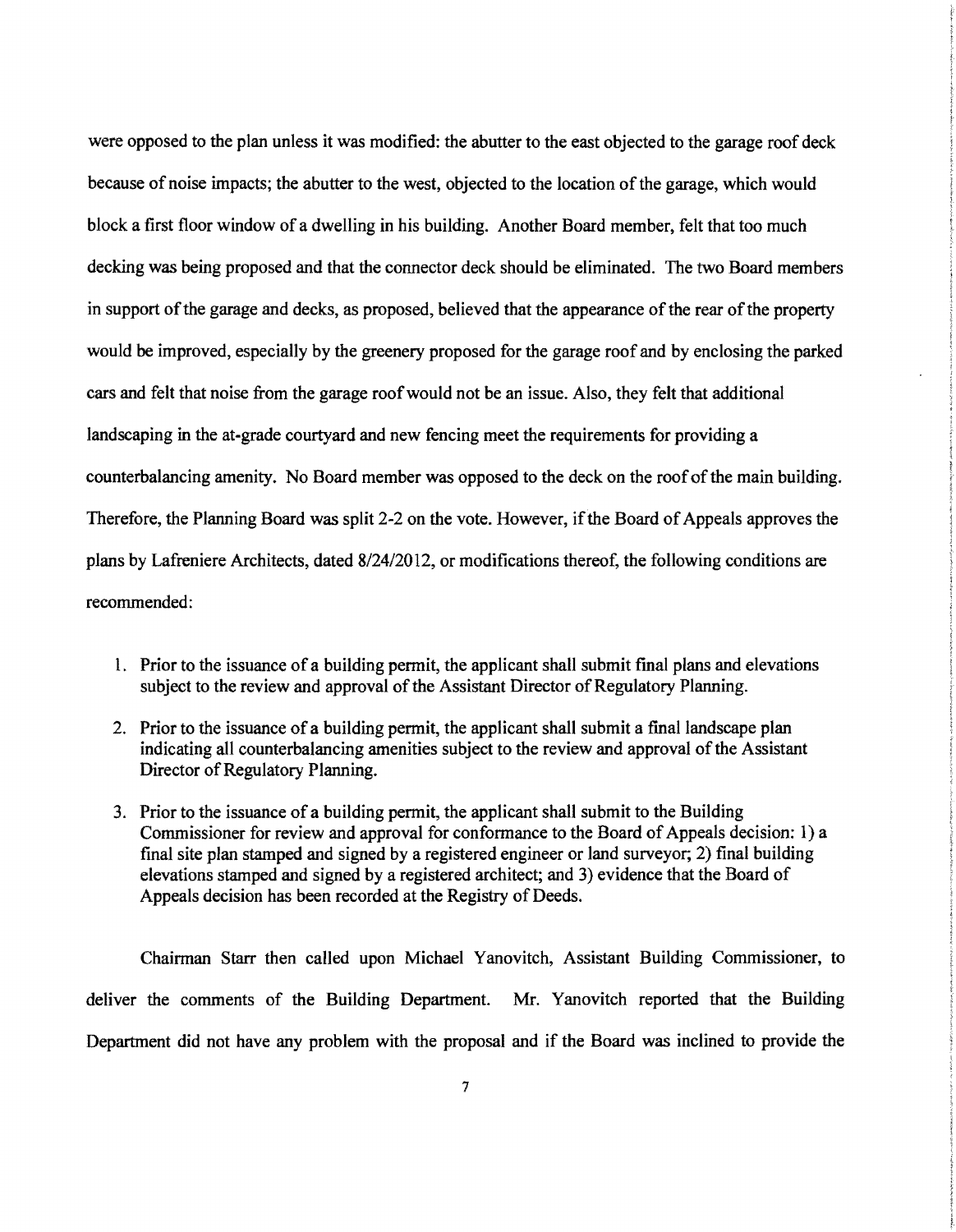requested relief, that the Building Department would work with the Applicant to ensure that the proposal met all aspects of the building code.

Chairman Starr then called for comments from the Board. Board member Book stated that he had concern that both immediate abutters were in opposition. While he was less concerned about the noise issues brought up by the owners of 1734 Beacon, he did feel that the issues raised by 1730 regarding the proximately of the rear of the garage to the window needed to be addressed.

Chairman Starr then called on Board member Hussey, who informed the Board that he did a little research on the location of the sun and what affect the garage would have on light in the rear window at 1730 Beacon St. and concluded that, even in the winter solstice, when the sun is at its lowest altitude above the horizon, there will be no change to the existing conditions. Further Mr. Hussey found the plan to be very favorable, as it added additional landscape to an otherwise paved area and the walkway connecting the deck above the garage with the existing kitchen area was a creative way of ensuring the deck would get use. Chairman Starr agreed with Mr. Hussey and discounted the noise issues raised by the abutter and felt that the project was a significant improvement to the existing condition especially with the added landscaping elements. When Board member Book continued to express concern, Attorney Allen suggested a slight modification to the plan by moving the garage one foot closer towards the alley way, thereby giving additional distance between the window at 1730 Beacon Street and the proposed garage. Additionally, the Applicant would include plant material along the east side of the garage roof deck for added screening. Further, the Applicant would be willing to install a privacy screen on the west side of the connector deck to alleviate concerns of the 1734 Beacon abutter.

Board member Book felt that was a reasonable compromise.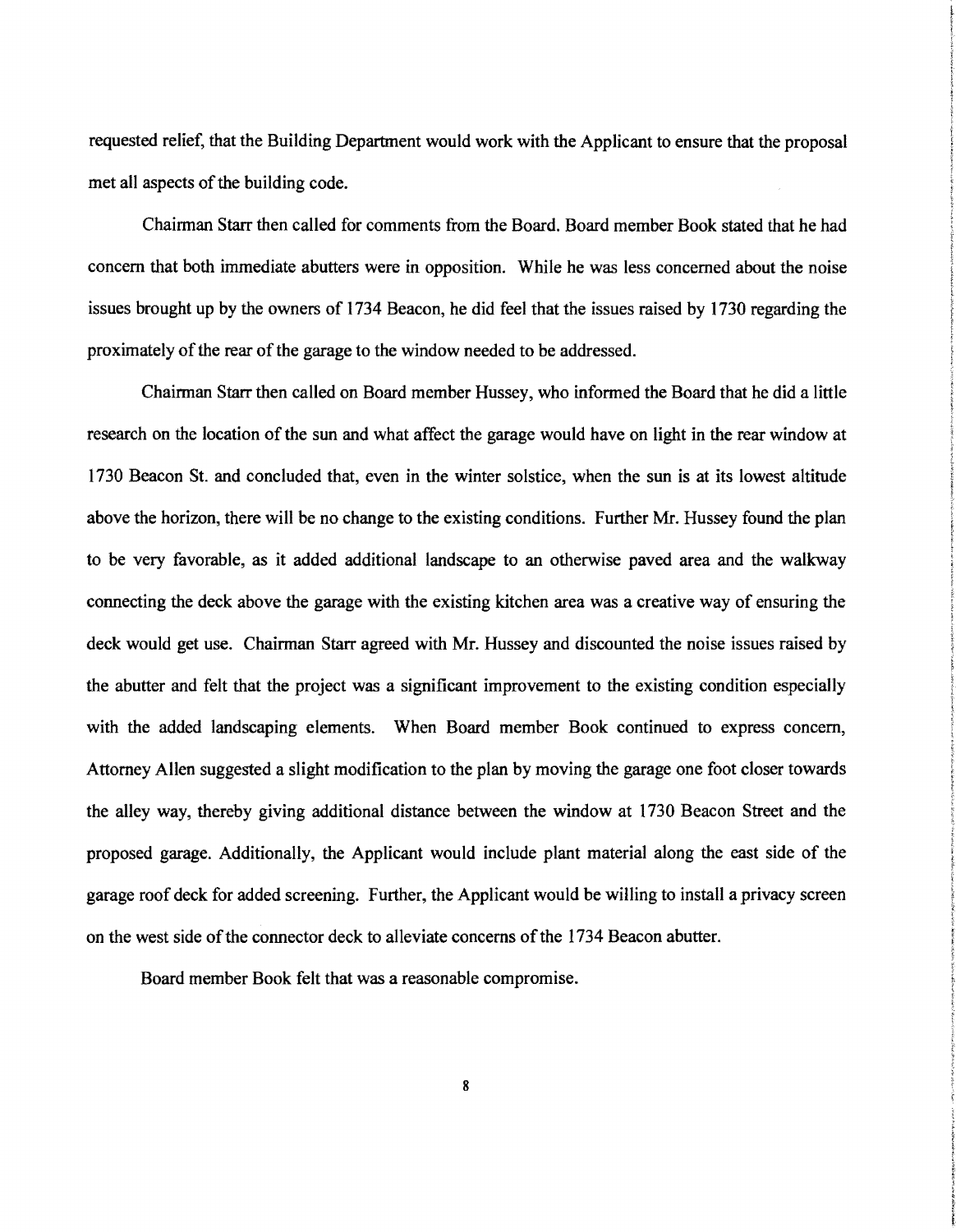The Board then determined, by unanimous vote that the requirements of Sections 5.09. 5.43 and 9.05 of the bylaw had been met to warrant the grant special pennits with respect to the requirements of

Section 5.60, and Section 5.63 of the bylaw. The Board made the following specific findings pursuant

to said Section 9.05:

- a. The specific site is an appropriate location for such a use, structure, or condition.
- b. The use as developed will not adversely affect the neighborhood.
- c. There will be no nuisance or serious hazard to vehicles or pedestrians.
- d. Adequate and appropriate facilities will be provided for the proper operation of the proposed use.
- e. The development as proposed will not have a significant adverse effect on the supply on housing available for low and moderate income people.

Accordingly, the Board voted unanimously to grant the requested relief subject to the following conditions:

- 1. Prior to the issuance of a building permit, the applicant shall submit final plans showing the garage located 15 feet from the rear property line and a privacy screen on the west side of the connector deck, and elevations subject to the review and approval of the Assistant Director of Regulatory Planning.
- 2. Prior to the issuance of a building permit, the applicant shall submit a final landscape plan indicating all counterbalancing amenities, including plant material along the east side of the garage roof deck, subject to the review and approval of the Assistant Director of Regulatory Planning.
- 3. Prior to the issuance of a building permit, the applicant shall submit to the Building Commissioner for review and approval for confonnance to the Board of Appeals decision: 1) a fmal site plan stamped and signed by a registered engineer or land surveyor; 2) final building elevations stamped and signed by a registered architect; and 3) evidence that the Board of Appeals decision has been recorded at the Registry of Deeds.

The Board voted to modify Board of Appeals Decision #2557 (1982) to the extent necessary to be consistent with the relief granted by this decision.